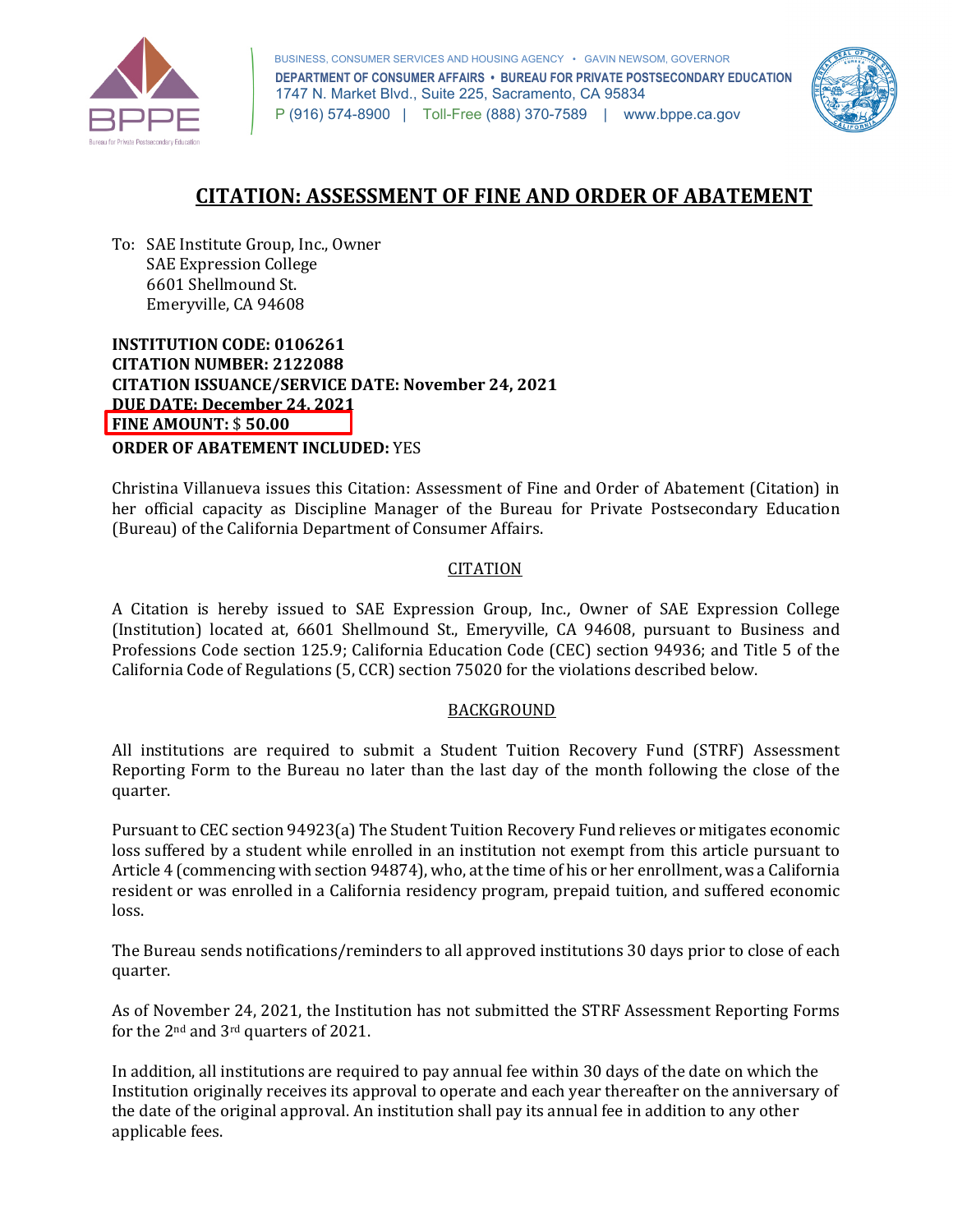Pursuant to CEC section 94930.5 (g). effective July 1, 2018, the annual fee for each campus described in subparagraphs (A) and (B) of paragraph (1) of subdivision (d) shall be in an amount equal to 0.55 percent of that campus' total gross revenue derived from students in California, but not to be less than two thousand five hundred dollars (\$2,500) and not to exceed sixty thousand dollars (\$60,000) for each campus.

 As of November 24, 2021, the Bureau has not received the annual fee for the 2021 calendar year from the Institution. from the Institution.<br>VIOLATION

| #  | Below you will find the California Education Code (CEC) and/or Title 5 of the California Code of<br>Regulations (5, CCR code) section(s) of law you are charged with violating.                                                                                                                                                                                                                                                                                                                                                                                                                                                                                                                                                                                                                                                                                                                                                                                                                                                                                                                                                                                                                                                                                                                                                                                                                                                                                                                                                                                                                                                                                                                                                                                                                                                                                                                                                                                                                                                                                                                                                                                                                                                                                                                                                                                                                                                                                             |
|----|-----------------------------------------------------------------------------------------------------------------------------------------------------------------------------------------------------------------------------------------------------------------------------------------------------------------------------------------------------------------------------------------------------------------------------------------------------------------------------------------------------------------------------------------------------------------------------------------------------------------------------------------------------------------------------------------------------------------------------------------------------------------------------------------------------------------------------------------------------------------------------------------------------------------------------------------------------------------------------------------------------------------------------------------------------------------------------------------------------------------------------------------------------------------------------------------------------------------------------------------------------------------------------------------------------------------------------------------------------------------------------------------------------------------------------------------------------------------------------------------------------------------------------------------------------------------------------------------------------------------------------------------------------------------------------------------------------------------------------------------------------------------------------------------------------------------------------------------------------------------------------------------------------------------------------------------------------------------------------------------------------------------------------------------------------------------------------------------------------------------------------------------------------------------------------------------------------------------------------------------------------------------------------------------------------------------------------------------------------------------------------------------------------------------------------------------------------------------------------|
|    |                                                                                                                                                                                                                                                                                                                                                                                                                                                                                                                                                                                                                                                                                                                                                                                                                                                                                                                                                                                                                                                                                                                                                                                                                                                                                                                                                                                                                                                                                                                                                                                                                                                                                                                                                                                                                                                                                                                                                                                                                                                                                                                                                                                                                                                                                                                                                                                                                                                                             |
| 1. | <b>Violation:</b><br>5, CCR Section 76130 (a-e)- Collection and Submission of Assessments<br>"(a) A qualifying institution shall collect the assessment from each student in an educational program<br>at the time it collects the first payment from or on behalf of the student at or after enrollment. The<br>assessment shall be collected for the entire period of enrollment, regardless of whether the student<br>pays the institutional charges in increments.<br>(b) A qualifying institution shall complete the STRF Assessment Reporting Form (Rev. 2/10) and remit<br>it with the STRF assessments collected from students to be received by the Bureau no later than the<br>last day of the month following the close of the quarter as follows:<br>(1) April 30 for the first quarter,<br>(2) July 31 for the second quarter,<br>(3) October 31 for the third quarter, and<br>(4) January 31 for the fourth quarter. If the due date falls on a Saturday, Sunday or State or federal<br>holiday, the due date shall be extended to the next regular business day for the Bureau.<br>If the due date falls on a Saturday, Sunday, or State or federal holiday, the due date shall be extended<br>to the next regular business day for the Bureau.<br>(c) The STRF Assessment Reporting Form shall contain the following information:<br>(1) Total number of students who signed enrollment agreements for educational programs during the<br>reporting period; and<br>(2) Total number of students eligible for STRF who signed enrollment agreements for educational<br>programs during the reporting period; and<br>(3) The total number of students who signed their enrollment agreement during the reporting period,<br>were eligible for STRF, and who made their first payment during the reporting period; and<br>(4) The total number of students who signed their enrollment agreement in a previous reporting<br>period, were eligible for STRF, and who made their first payment during the current reporting period;<br>and<br>(5) Total amount of institutional charges after rounding each student's institutional charges to the<br>nearest \$1,000, for all eligible STRF students whose STRF assessment was collected in the reporting<br>period; and<br>(6) Current contact telephone number of the person preparing the form; and<br>(7) A declaration dated and signed under penalty of perjury by the person preparing the form that the |
|    | form and any attachments are true and correct.                                                                                                                                                                                                                                                                                                                                                                                                                                                                                                                                                                                                                                                                                                                                                                                                                                                                                                                                                                                                                                                                                                                                                                                                                                                                                                                                                                                                                                                                                                                                                                                                                                                                                                                                                                                                                                                                                                                                                                                                                                                                                                                                                                                                                                                                                                                                                                                                                              |
|    | (d) In the event of a school closure, any collected assessments shall be remitted to the Bureau within<br>seven days following the cessation of instruction.                                                                                                                                                                                                                                                                                                                                                                                                                                                                                                                                                                                                                                                                                                                                                                                                                                                                                                                                                                                                                                                                                                                                                                                                                                                                                                                                                                                                                                                                                                                                                                                                                                                                                                                                                                                                                                                                                                                                                                                                                                                                                                                                                                                                                                                                                                                |
|    | (e) Submission of all prior reports and assessments required by this section is a condition of renewal."                                                                                                                                                                                                                                                                                                                                                                                                                                                                                                                                                                                                                                                                                                                                                                                                                                                                                                                                                                                                                                                                                                                                                                                                                                                                                                                                                                                                                                                                                                                                                                                                                                                                                                                                                                                                                                                                                                                                                                                                                                                                                                                                                                                                                                                                                                                                                                    |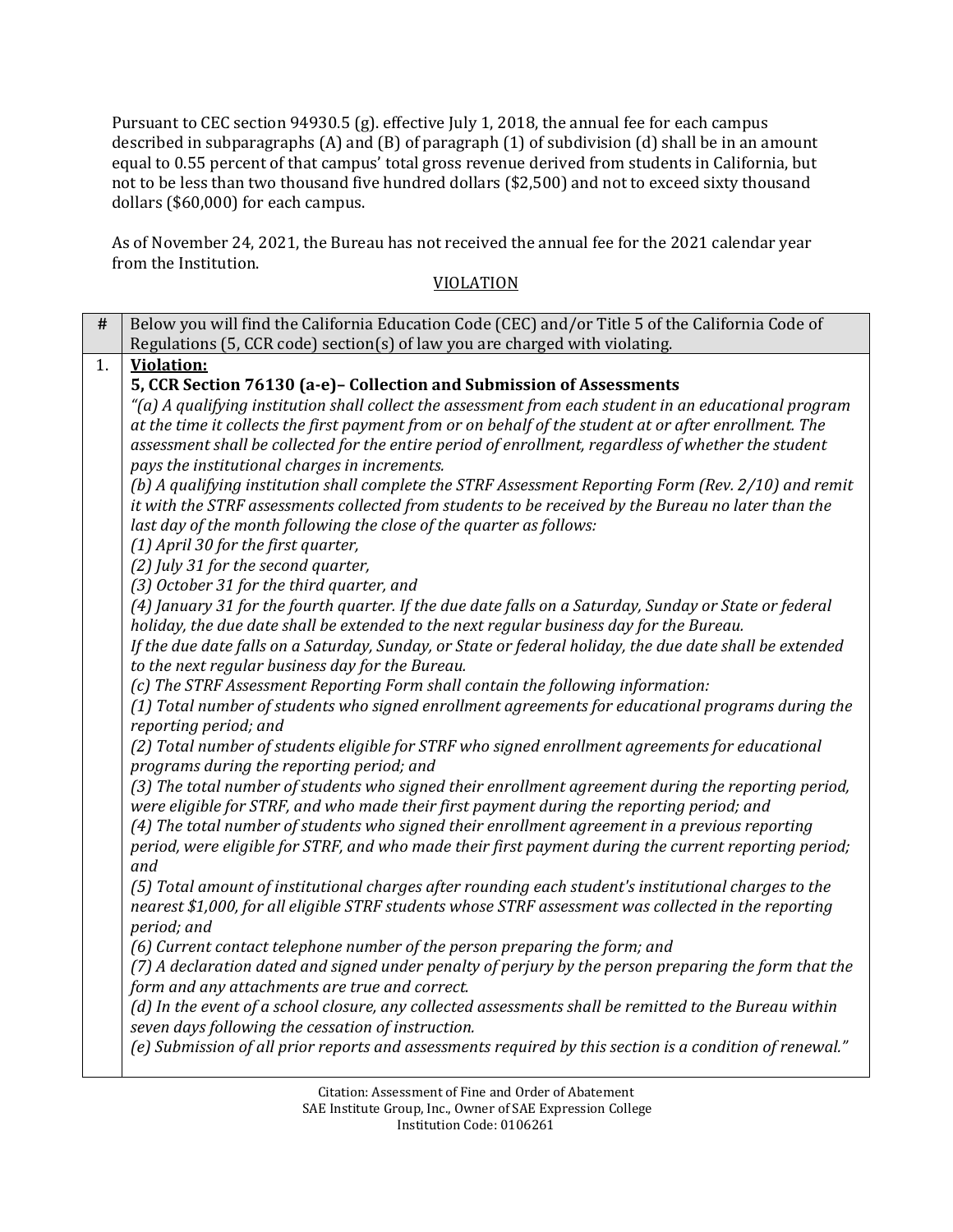|    | The Institution has failed to submit STRF Assessment Reporting Forms for the following quarters:                                                                                                                                                                                                                             |
|----|------------------------------------------------------------------------------------------------------------------------------------------------------------------------------------------------------------------------------------------------------------------------------------------------------------------------------|
|    | Second and Third Quarters for 2021                                                                                                                                                                                                                                                                                           |
|    |                                                                                                                                                                                                                                                                                                                              |
|    | On June 22, 2021, the Institution was notified via mail at, 6601 Shellmound St., Emeryville, CA 94608,<br>that the STRF Assessment Reporting Form for the 2 <sup>nd</sup> quarter of 202, was due.                                                                                                                           |
|    | On August 9, 2021, the Institution was notified via mail at, 6601 Shellmound St., Emeryville, CA 94608,<br>that the STRF Assessment Reporting Form for the $2nd$ quarter of 2021 was due. As of November 3,<br>2021, the Bureau has not received the STRF Assessment Reporting Form from the Institution.                    |
|    | On August 11, 2021, the Institution was notified via email at, mental one-edu, that the STRF<br>Assessment Reporting Form for the 3rd quarter of 2021 was due.                                                                                                                                                               |
|    | On September 22, 2021, the Institution was notified via mail at, 6601 Shellmound St., Emeryville, CA<br>94608, that the STRF Assessment Reporting Form for the 3rd quarter of 2021 was due.                                                                                                                                  |
|    | On November 3, 2021, the Institution was notified via email at, mernst@sae.edu, that the STRF<br>Assessment Reporting Form for the 3rd quarter of 2021 was due. As of November 24, 2021, the<br>Bureau has not received the STRF Assessment Reporting Form from the Institution.                                             |
|    | <b>Order of Abatement:</b><br>The Bureau orders that the Institution submit the delinquent STRF Assessment Reporting Forms<br>with the STRF Assessments collected from students for the quarters listed above. The information<br>provided shall comply with "Record Keeping Requirements" Pursuant to 5, CCR section 76140. |
|    | <b>Assessment of Fine</b>                                                                                                                                                                                                                                                                                                    |
| 2. | The fine for this violation is \$50.00<br><b>Violation:</b>                                                                                                                                                                                                                                                                  |
|    | 5, CCR Section 74006(a) and (b) - Annual Fee                                                                                                                                                                                                                                                                                 |
|    | "(a) An institution's annual fee is due within 30 days of the date on which the institution originally                                                                                                                                                                                                                       |
|    | receives its approval to operate and each year thereafter on the anniversary of the date of the original<br>approval. (b) An institution shall pay its annual fee in addition to any other applicable fees.                                                                                                                  |
|    | CEC Section 94930.5 (g)- Fee Schedule                                                                                                                                                                                                                                                                                        |
|    | (g) Notwithstanding subdivision (d), effective July 1, 2018, the annual fee for each campus described in                                                                                                                                                                                                                     |
|    | subparagraphs (A) and (B) of paragraph (1) of subdivision (d) shall be in an amount equal to 0.55                                                                                                                                                                                                                            |
|    | percent of that campus' total gross revenue derived from students in California, but not to be less than<br>two thousand five hundred dollars (\$2,500) and not to exceed sixty thousand dollars (\$60,000) for                                                                                                              |
|    | each campus.                                                                                                                                                                                                                                                                                                                 |
|    |                                                                                                                                                                                                                                                                                                                              |
|    | CEC Section 94931(a) - Late Payment<br>"(a) A fee that is not paid on or before the 30 <sup>th</sup> calendar day after the due date for payment of the fee                                                                                                                                                                  |
|    | shall be subject to a 25 percent late payment penalty fee."                                                                                                                                                                                                                                                                  |
|    | The Institution has failed to pay its annual fee for calendar year 2021.                                                                                                                                                                                                                                                     |
|    | On August 2, 2021, the Institution was notified, Invoice #900359574, via mail at 6601 Shellmound                                                                                                                                                                                                                             |
|    | Citation: Assessment of Fine and Order of Abatement                                                                                                                                                                                                                                                                          |

SAE Institute Group, Inc., Owner of SAE Expression College Institution Code: 0106261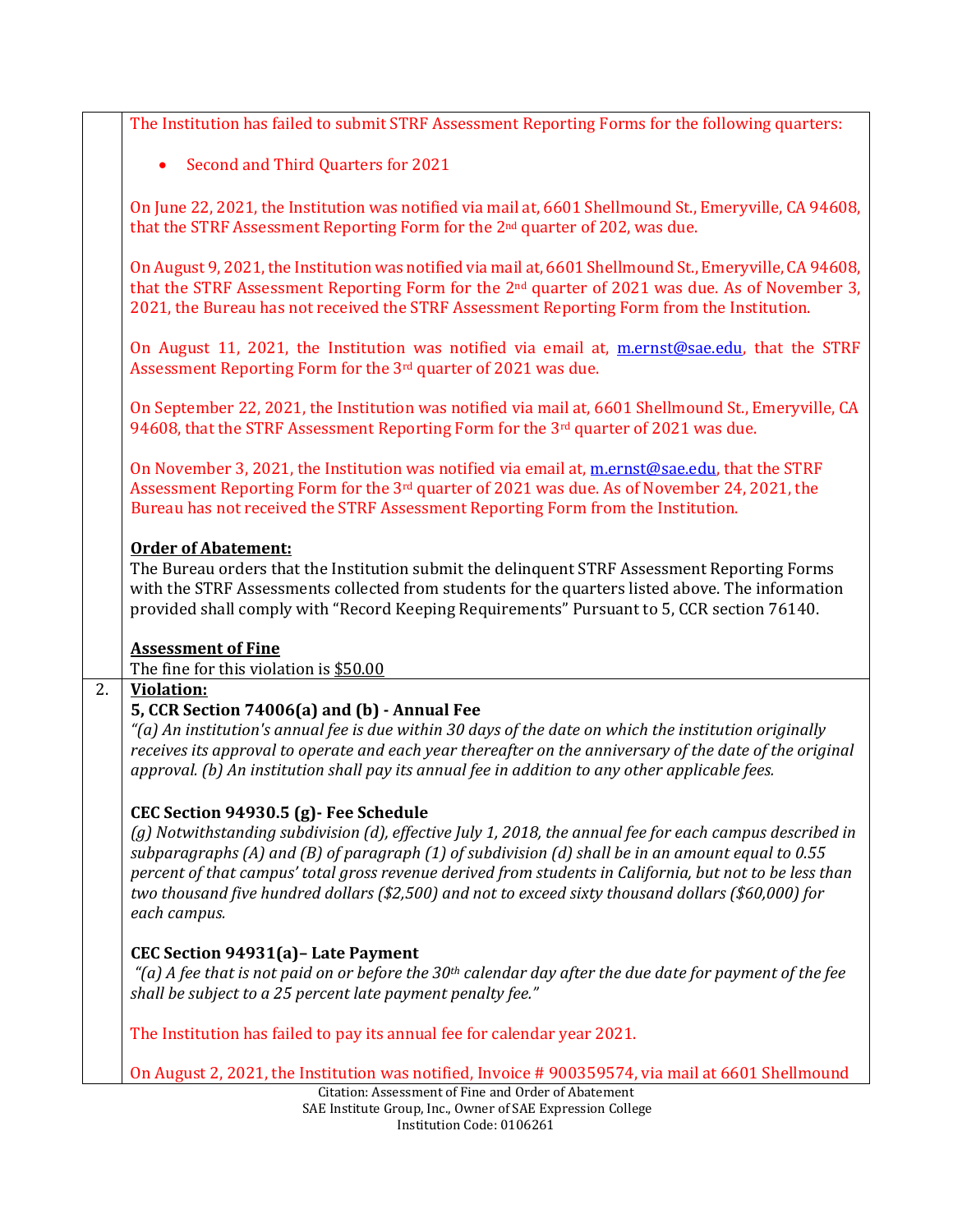Street, Emeryville, CA 94608, stating that the annual fee for calendar year 2021 was due on September 1, 2021.

September 1, 2021.<br>On October 15, 2021, the Institution was notified, Invoice # 900359574, via mail at 6601 Shellmound Street, Emeryville, CA 94608, stating that the annual fee for calendar year 2021 was due on September 1, 2021.

As of November 24, 2021, the Bureau has not received the annual fee from the Institution.

## **Order of Abatement:**

 The Bureau orders the Institution to submit its annual fees for calendar year 2021 in accordance with 5, CCR section 74006(a)(b) and CEC section 94930.5(g). In addition, the Institution must pay all late payment penalty fees.

## **Assessment of Fine**

The fine for this violation is <u>\$00.00</u>

# **TOTAL ADMINISTRATIVE FINE DUE: \$50.00**

## ASSESSMENT OF A FINE

 In accordance with CEC section 94936; and 5, CCR sections 75020 and 75030, the Bureau hereby orders this assessment of fine in the amount of **\$50.00** for the violations described above. **Payment must be made, to the Bureau, within 30 days from the date of service of the Citation.** 

# COMPLIANCE WITH ORDER OF ABATEMENT

 In accordance with the provisions of CEC section 94936 and 5, CCR section 75020 the Bureau hereby issues the order(s) of abatement described above. **Evidence of compliance with the order of abatement must be submitted, to the Bureau, within 30 days from the date of service of the Citation.** 

## APPEAL OF CITATION

 You have the right to contest this Citation through an informal conference with the Bureau; and/or through an administrative hearing in accordance with Chapter 5 (Commencing with Section 11500) of Part 1 of Division 3 of Title 2 of the Government Code.

 If you wish to contest this Citation, you must submit the 'Notice of Appeal of Citation – Request for  *hearing within 30 days from the service of the Citation, you will not be able to request one at a later*  Informal Conference **and/or** Administrative Hearing' form (enclosed) within 30 days from the date of service of the Citation. *If you do not request an informal conference and/or an administrative time.* 

 Unless a written request for an informal conference **and/or** an administrative hearing is signed by forfeited your right to appeal this matter. you and delivered to the Bureau by December 24, 2021, you will be deemed to have waived or

> Citation: Assessment of Fine and Order of Abatement SAE Institute Group, Inc., Owner of SAE Expression College Institution Code: 0106261